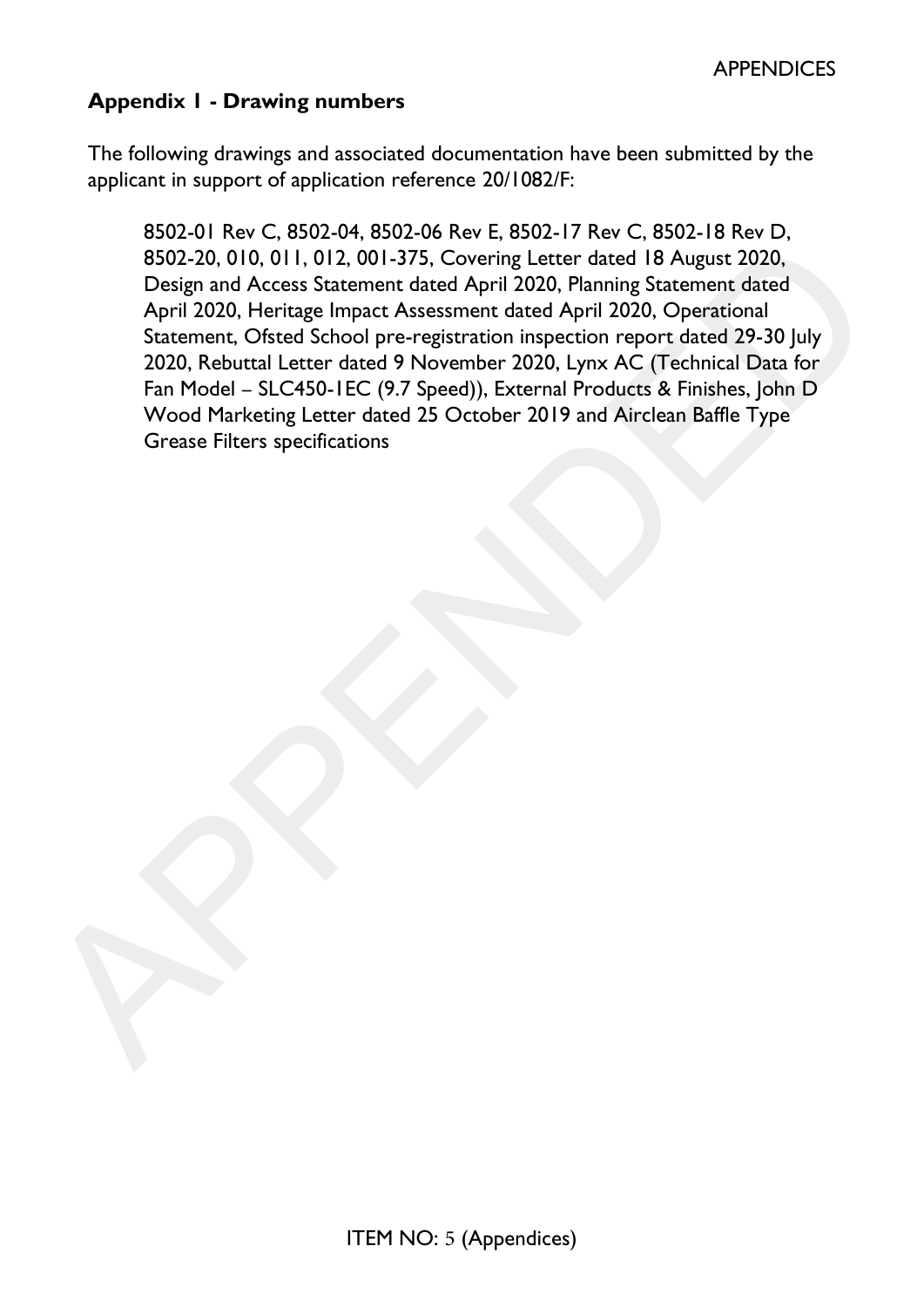## **Appendix 2 – Conditions and Informatives**

## **1. Conditions**

## **Condition 1 (Time Limit)**

The development to which this permission relates must be begun not later than the expiration of three (3) years beginning with the date on which the permission is granted.

Reason: As required by Section 91 of the Town and Country Planning Act 1990.

## **Condition 2 (Approved Drawings)**

The development shall be carried out strictly in accordance with the application plans, drawings and documents hereby approved and as detailed below:

8502-01 Rev C, 8502-04, 8502-06 Rev E, 8502-17 Rev C, 8502-18 Rev D, 8502-20, 010, 011, 012, 001-375, Covering Letter dated 18 August 2020, Design and Access Statement dated April 2020, Planning Statement dated April 2020, Heritage Impact Assessment dated April 2020, Operational Statement, Ofsted School pre-registration inspection report dated 29-30 July 2020, Rebuttal Letter dated 9 November 2020, Lynx AC (Technical Data for Fan Model – SLC450-1EC (9.7 Speed)), External Products & Finishes, John D Wood Marketing Letter dated 25 October 2019 and Airclean Baffle Type Grease Filters specifications The developments of three (3) years beginning with the date on which the<br>than the expiration of three (3) years beginning with the date on which the<br>permission is granted.<br>Reason: As required by Section 91 of the Town and

Reason: In the interests of good planning and to ensure that the development is carried out in accordance with the approved documents, plans and drawings submitted with the application and is acceptable to the local planning authority.

## **Condition 3 (Materials to Match Existing)**

The materials to be used for the external surfaces of the development hereby permitted shall match those of the existing building. All new works and works of making good to the retained fabric shall be finished to match the adjacent work unless otherwise stated on the approved drawings.

Reason: To ensure that the high design quality demonstrated in the plans and submission is delivered so that the local planning authority may be satisfied as to the external appearance of the building and to comply with Policies D3 and HC1 of the London Plan (2021), and Policies DH1 and DH3 of the Core Strategy (2014).

ITEM NO: 6 (Appendices)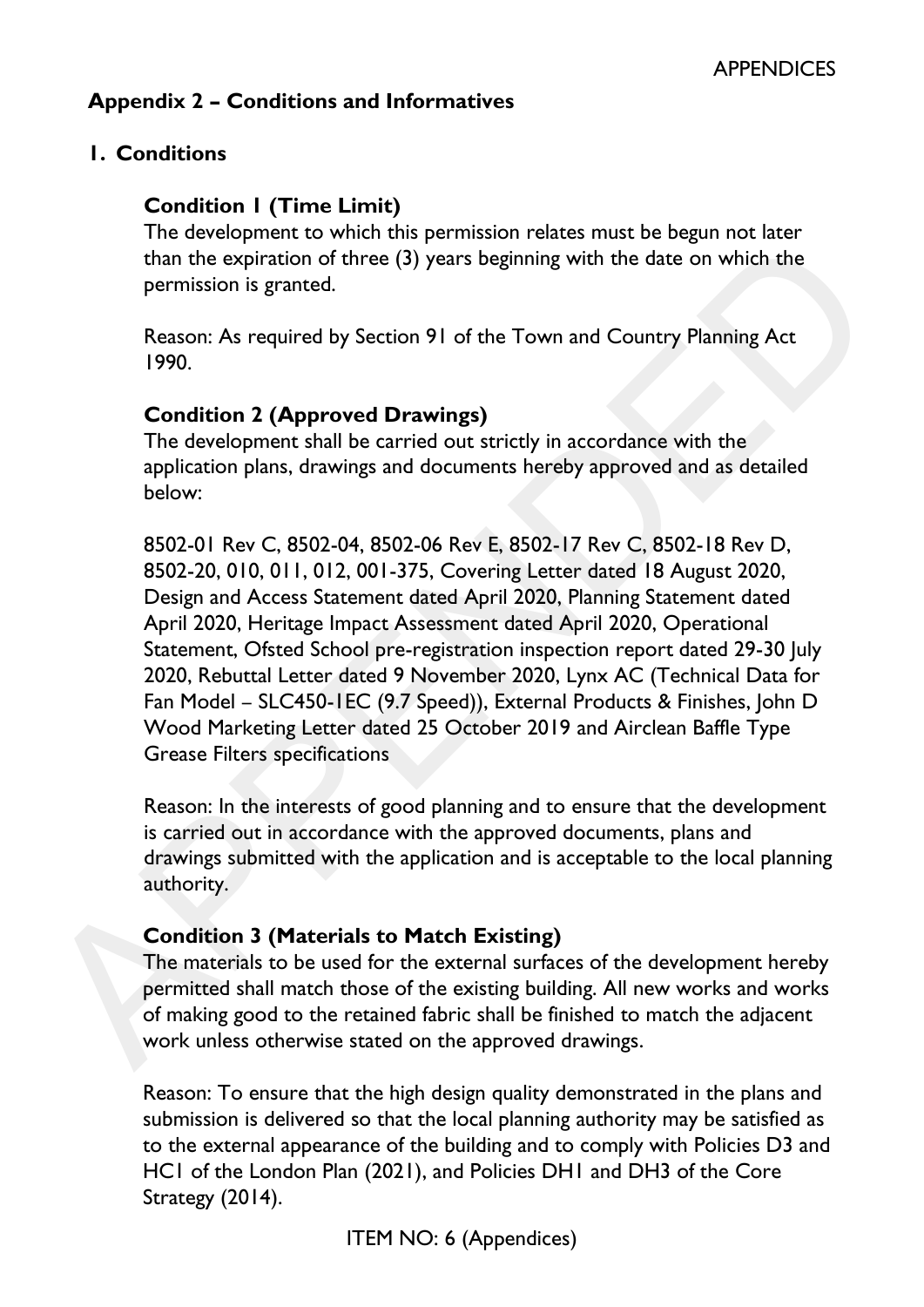# **Condition 4 (Restrict Use Class (D1)**

Notwithstanding the provisions of the Town and Country Planning (Use Classes) Order 1987 as amended, and the Town and Country Planning) General Permitted Development) (England) Order 2015 (or any Order revoking and re-enacting these Orders with or without modification), the D1 uses hereby approved shall be restricted to an Educational Facility and a Medical / Dental Use as identifies with the application material approved in Condition 2 and no other uses within the D1 Use Class, without the prior written approval from the Local Planning Authority.

Reason: In order to safeguard the amenities of neighbouring properties and the area generally and to ensure compliance with Policy D14 of the London Plan (2021) and Policy E(a) of the Core Strategy (2014).

# **Condition 5 (Cycle Parking Provision)**

- a) Notwithstanding the drawings hereby approved, prior to occupation of the development, full details of the cycle parking facilities must be submitted to and approved in writing by the local planning authority, including details of the dimensions of the cycle storage room and of the double stacking bike system that fits within. The submission of these details will require amended layouts of each unit to that of the approved drawings in Condition 2 above. is the column of the same than the application and method of the control of the control of the control of Condition 2 and no other uses within the DI Use Class, without the prior Condition 2 and no other uses within the DI
	- b) A minimum of 16 secure and dry cycle parking spaces shall be provided within the development for the education use only.
	- c) A minimum of 10 secure and dry cycle parking spaces shall be provided within the development for the medical / dentist use only.
	- d) All cycle parking spaces shall be provided in accordance with the approved details and made available for use prior to the first occupation of the development and maintained thereafter for the lifetime of the development.

Reason: To promote sustainable travel and to ensure compliance with Policy T5 of the London Plan (2021), and Policies IM4 and IM(b) of the Core Strategy  $(2014)$ .

## **Condition 6 (Accessibility)**

a) Prior to the occupation of the development, drawings illustrating that the D1 use in the development hereby permitted comply with Building Regulations requirements M1, M2 and M3, have been submitted to and approved in writing by the Local Planning Authority in consultation with the Council's Housing Occupational Therapist.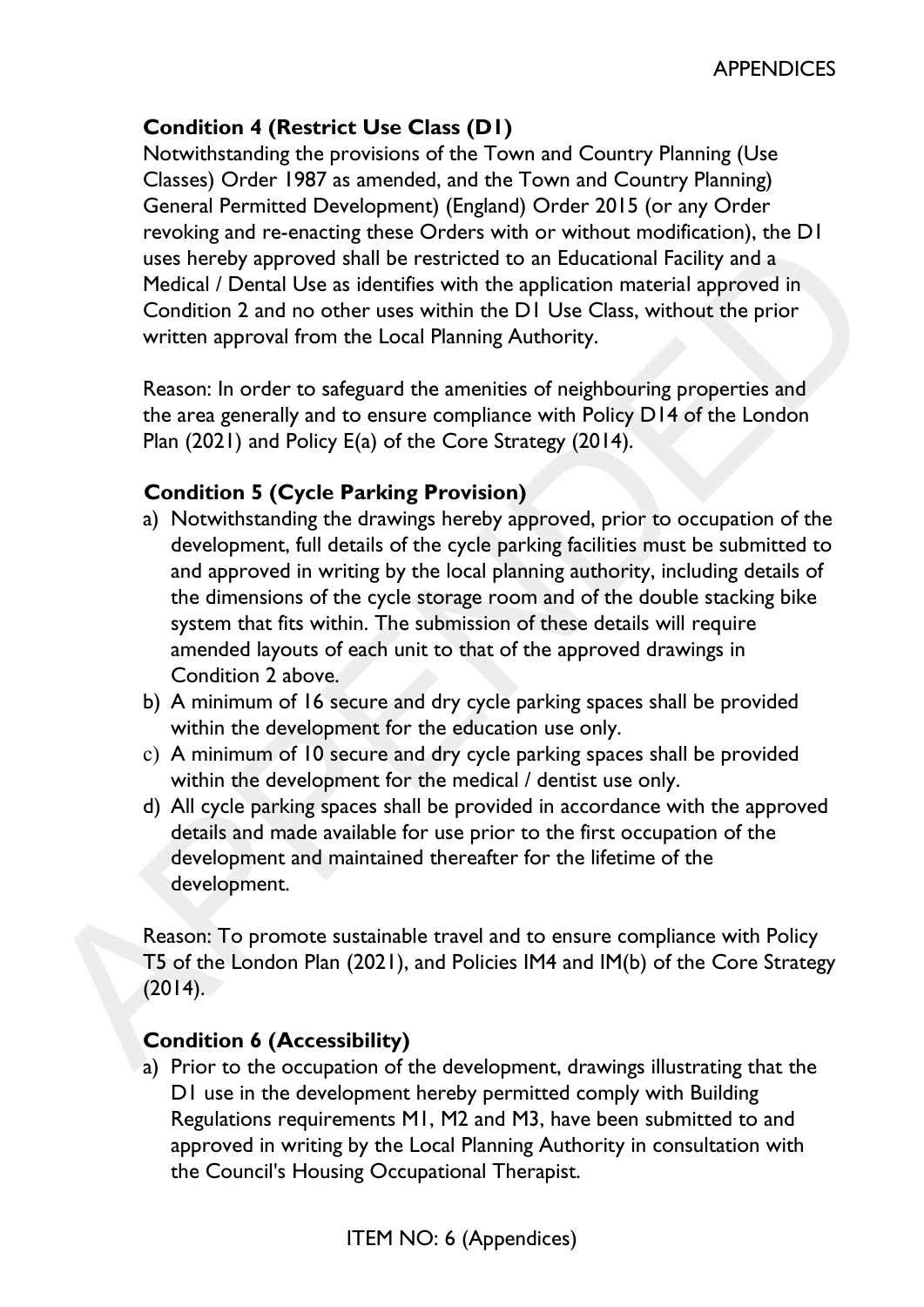b) The development shall be carried out and retained for the lifetime of the development in accordance the approved details.

Reason: To accord with Policies S3 and D5 of the London Plan (2021) and Policy DH1 of the Core Strategy (2014).

## **Condition 7 (Hours of Operation)**

The D1 (educational facility) unit hereby permitted shall not operate outside of the following hours:

- Monday to Friday 6.45am to 8.00pm; and
- Saturdays 8.00am to 12.00pm

The D1 (medical / dentist use) unit hereby permitted shall not operate outside of the following hours:

- Monday to Friday 8am to 6.00pm; and
- Saturdays 8.00am to 12.00pm

Reason: In the interests of securing a good living environment for the prospective occupiers of the land and the adjoining properties and to ensure compliance with Policy D14 of the London Plan (2021) and Policies E(a) and DH(b) of the Core Strategy (2014).

# **Condition 8 (Secured by Design)**

- a) No development shall commence on-site until details of security measures have been submitted and approved in writing by the Local Planning Authority which shall be in line with the standards set out by `Secured by Design'. The approved security measures must be implemented prior to the occupation of the development. **Condition 7 (Hours of Operation)**<br>
The DI (educational facility) unit hereby permitted shall not operate outside<br>
of the following hours:<br>
• Monday to Friday - 6.45am to 8.00pm; and<br>
• Sturdays - 8.00am to 12.00pm<br>
The D
	- b) Prior to the first occupation of the units hereby consented, confirmation that door and window products that meet the standard recommended by Secure by Design for that building has been achieved shall be submitted to and approved in writing by the Local Planning Authority.

Reason: To ensure that Secured by Design principles are implemented into the development in accordance with policies D11 of the London Plan (2021) and Policy DH1 of the Core Strategy (2014).

# **Condition 9 (Visibility Panels)**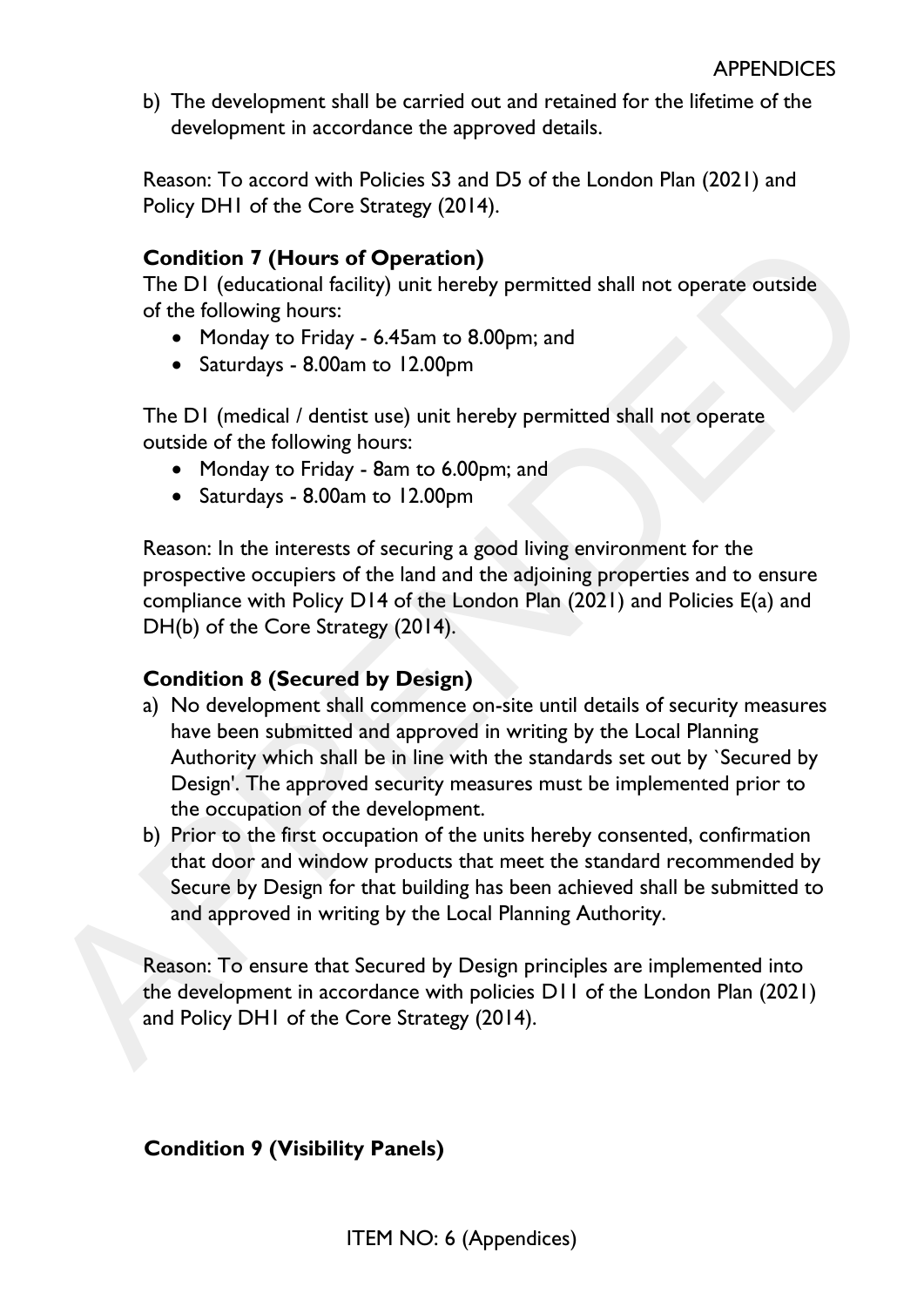Prior to the commencement of the use hereby approved, vision panels must be included within the outward opening doors over the private forecourts along Wellington Street and Polytechnic Street.

Reason: To ensure the safety of footpath users and to comply with Policy IM(b) of the Royal Borough of Greenwich Local Plan.

## **Condition 10 (Refuse and Recycling)**

Prior to the occupation of the development hereby approved, full details of the refuse storage, recycling facilities and refuse collection arrangements shall be submitted to, and approved in writing by, the Local Planning Authority. The refuse and recycling details should be in accordance with Council's Waste Guidance Notes May 2018 and include a medical waste bin for use by the Medical / Dentist use. Condition 10 (Refuse and Recycling)<br>
Condition 10 (Refuse and Recycling)<br>
Critric to the occupation of the development hereby approved, full details of<br>
the refuse storage, recycling facilities and refuse collection arrang

The storage and recycling facilities shall in all respects be constructed in accordance with the approved details, before the relevant part of the development is first occupied and maintained for the lifetime of the development.

Reason: In order that the Council may be satisfied with the details of the proposal and to ensure compliance with Policy S1 8 of the London Plan (2021) and Policies H5 and DH1 of the Core Strategy (2014).

## **Condition 11 (Plant details)**

Prior to the commencement of the relevant part of the development, an extraction method and a ventilation and extraction strategy must also be submitted to the Local Planning Authority for Approval. The scheme shall thereafter be implemented in complete accordance with the approved details.

Reason: To protect the living conditions of existing occupiers from environmental disturbances to improve health and quality of life and comply with Policy D14 of the London Plan (2021) and Policies DH(b) and E(a) of the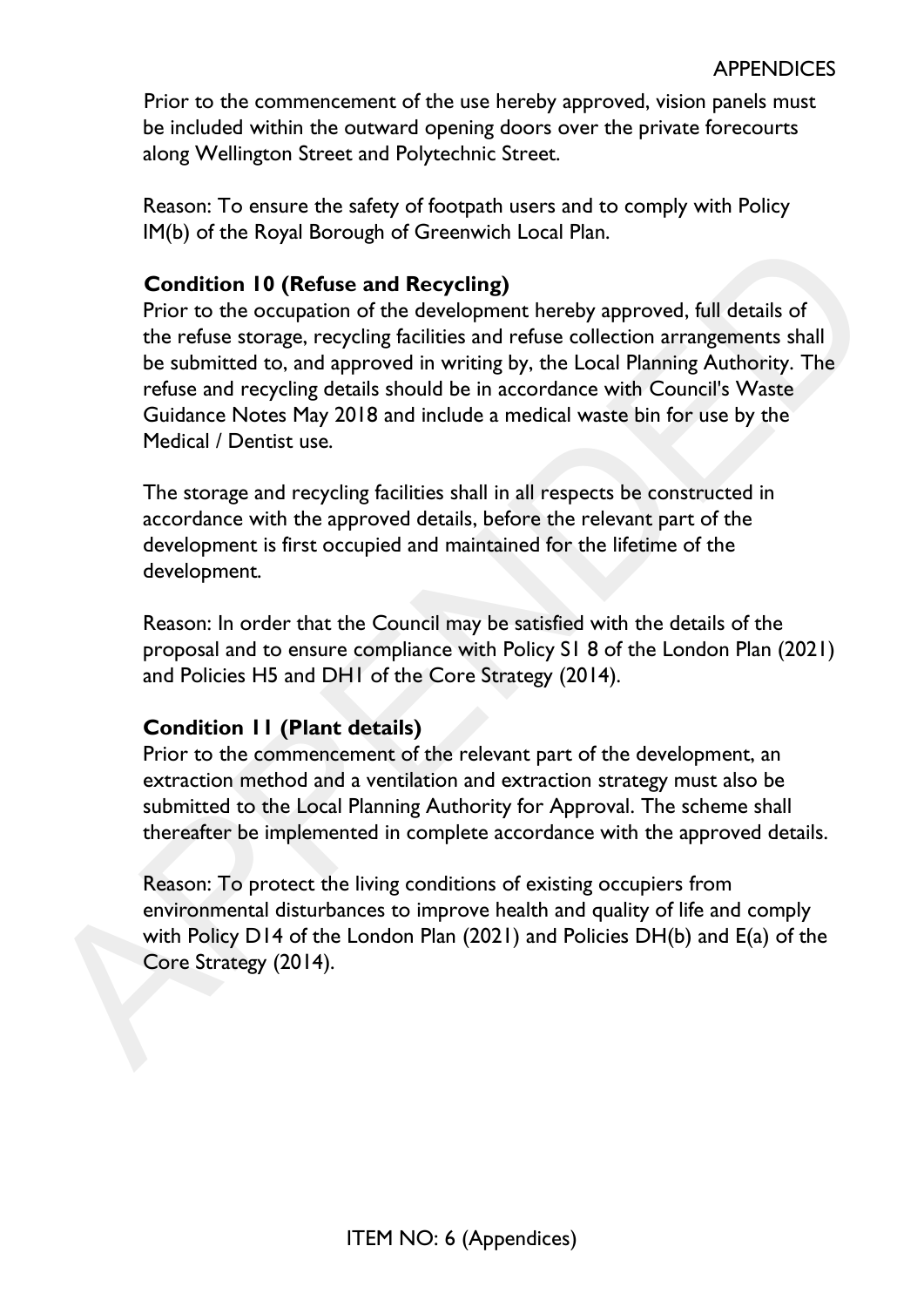#### **Appendix 3 – National, regional and local planning policies and Supplementary Planning Guidance / Documents.**

## **1. National Planning Policy Framework (NPPF Feb 2019)**

- Chapter 6 Building a strong, competitive economy
- Chapter 7 Ensuring the vitality of town centres
- Chapter 8 Promoting Heathy and safe communities
- Chapter 9 Promoting sustainable transport
- Chapter 11 Making effective use of land
- Chapter 12 Achieving well-designed places
- Chapter 16 Conserving and Enhancing the Historic Environment

## **2. The London Plan (2021)**

|     | <b>Chapter I - Planning London's Future - Good Growth</b> |
|-----|-----------------------------------------------------------|
| GGI | Building strong and inclusive communities                 |
| GG5 | Growing a good economy                                    |

## *Chapter 2 – Spatial Development Patterns*

| SD <sub>6</sub> | Town centres and high streets                             |
|-----------------|-----------------------------------------------------------|
| SD <sub>7</sub> | Town centres: development principles and development plan |
| documents       |                                                           |

## *Chapter 3 - Design*

| Chapter 6                 | Building a strong, competitive economy                       |
|---------------------------|--------------------------------------------------------------|
| Chapter 7                 | Ensuring the vitality of town centres                        |
|                           | Chapter 8 Promoting Heathy and safe communities              |
|                           | Chapter 9 Promoting sustainable transport                    |
|                           | Chapter 11 Making effective use of land                      |
|                           | Chapter 12 Achieving well-designed places                    |
|                           | Chapter 16 Conserving and Enhancing the Historic Environment |
| 2. The London Plan (2021) |                                                              |
|                           | The London Plan policies relevant to this application are:   |
|                           | <b>Chapter I - Planning London's Future - Good Growth</b>    |
| GGI                       | Building strong and inclusive communities                    |
| GG5                       | Growing a good economy                                       |
|                           | <b>Chapter 2 - Spatial Development Patterns</b>              |
| SD <sub>6</sub>           | Town centres and high streets                                |
| SD7                       | Town centres: development principles and development plan    |
| documents                 |                                                              |
| <b>Chapter 3 - Design</b> |                                                              |
| DI                        | London's form, character and capacity for growth             |
| D <sub>3</sub>            | Optimising site capacity through the design-led approach     |
| D <sub>5</sub>            | Inclusive design                                             |
| DI4                       | <b>Noise</b>                                                 |
|                           | <b>Chapter 5 - Social infrastructure</b>                     |
| SI                        | Developing Social Infrastructure                             |
| S3                        | <b>Education and childcare facilities</b>                    |
|                           | <b>Chapter 7 - Heritage and Culture</b>                      |
| <b>HCI</b>                | Heritage conservation and growth                             |

#### *Chapter 5 – Social infrastructure*

- S1 Developing Social Infrastructure
- S3 Education and childcare facilities

## *Chapter 7 – Heritage and Culture*

HC1 Heritage conservation and growth

## *Sustainable Infrastructure*

- SII Improving air quality
- SI8 Waste capacity and net waste self-sufficiency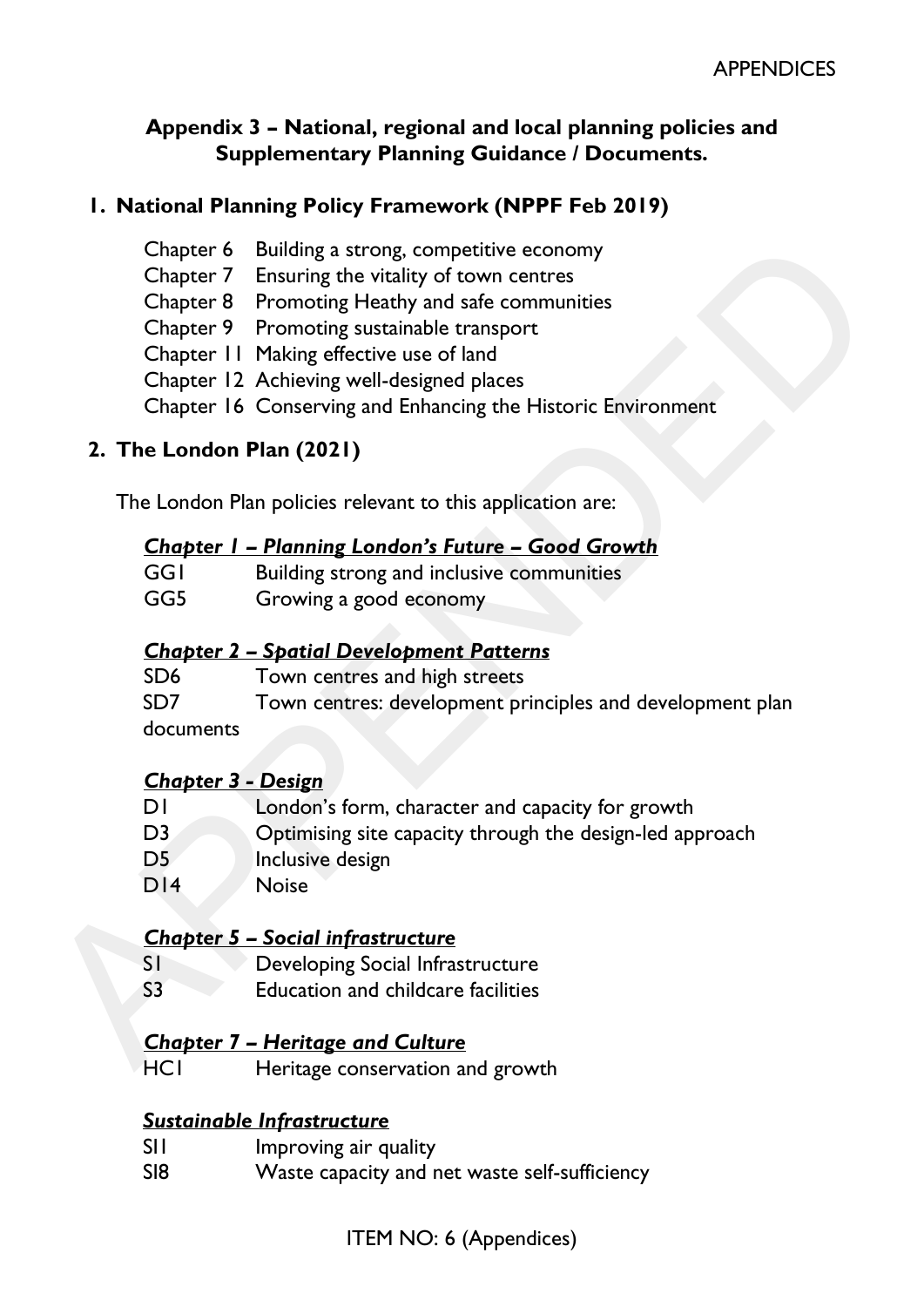## *Chapter 10 – Transport*

- T1 Strategic approach to transport
- T2 Healthy Streets
- T4 Assessing and mitigating transport impacts
- T5 Cycling
- T6 Car parking
- 3. **The Royal Greenwich Local Plan: Core Strategy with Detailed Policies ("Core Strategy" – 2014)**  3. The Royal Greenwich Local Plan: Core Strategy with Detailed Policies<br>
("Core Strategy" - 2014)<br>
The main Core Strategy policies relevant to this application are:<br>
Economic Activity and Employment<br>
EA(a) Local Employment

The main Core Strategy policies relevant to this application are:

## *Economic Activity and Employment*

EA(a) Local Employment Sites

## *Town Centres Policies*

TC1 Town Centres

TC2 Woolwich Town Centre

## *Design and Heritage Policies*

- DH<sub>I</sub> Design
- DH3 Heritage Assets
- DH(b) Protection of Amenity for Adjacent Occupiers
- DH(h) Conservation Areas
- DH(i) Statutory Listed Buildings

## *Environment and Climate Change Policies*

- E1 Carbon Emissions
- E(a) Pollution
- E(c) Air Pollution

## *Cohesive and Healthy Communities Policies*

- CH1 Cohesive Communities
- CH2 Healthy Communities

## *Infrastructure and Movement Policies*

- IM4 Sustainable Travel
- 
- IM(c) Parking Standards